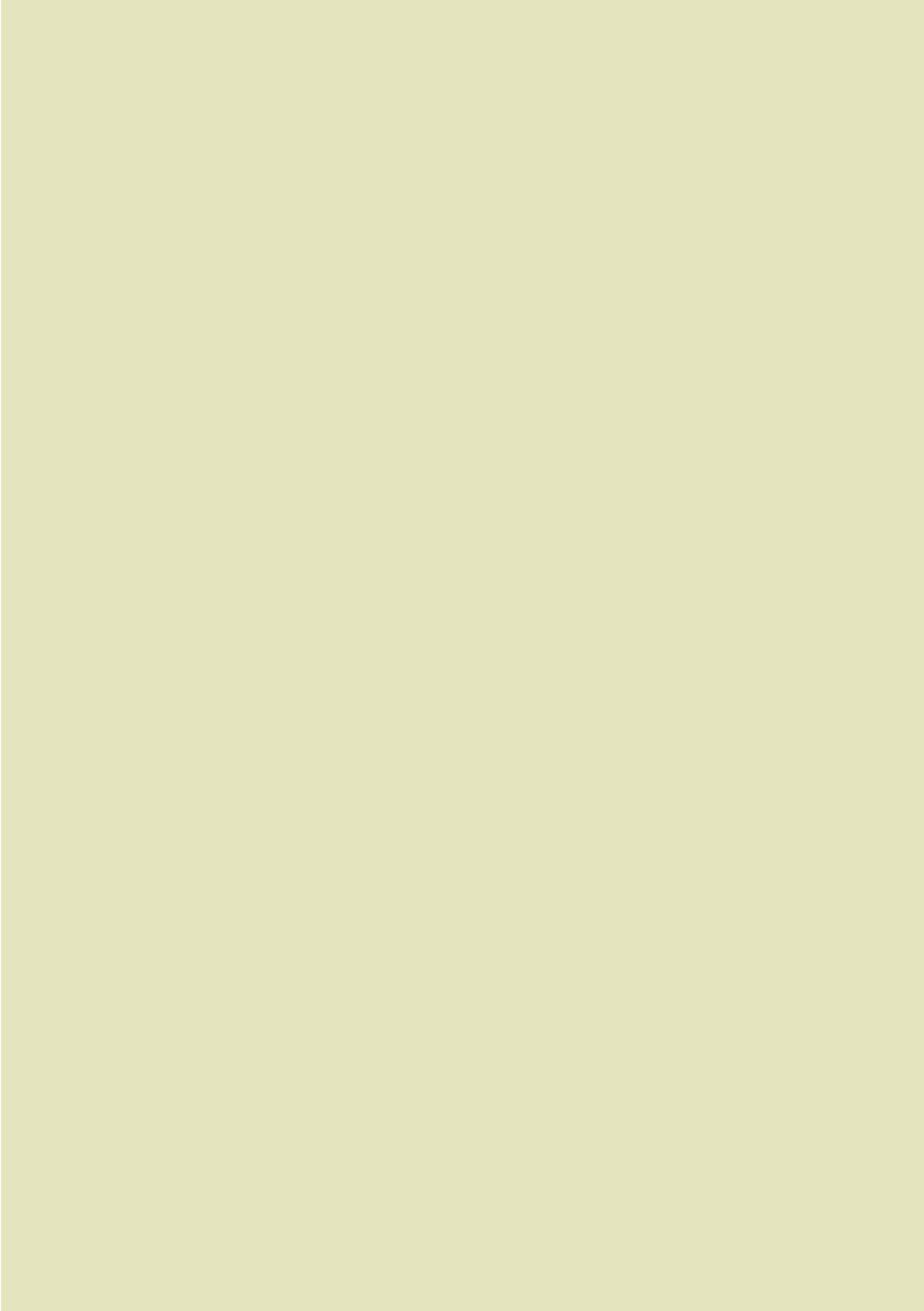# **Contents**

| Introduction                                                                             | 2              |  |
|------------------------------------------------------------------------------------------|----------------|--|
| How do I know if my animals have scrapie?                                                |                |  |
| When does scrapie occur?                                                                 |                |  |
| Clinical signs of scrapie                                                                | 3              |  |
| How can I tell whether these clinical signs are caused<br>by scrapie or another disease? | 5              |  |
| What else could these clinical signs indicate?                                           | 5              |  |
| Could I definitely recognise scrapie straight away?                                      | 5              |  |
| What would happen if I did not report a suspected scrapie animal?                        | 6              |  |
| What will happen when I report that I suspect an animal has scrapie?                     | 6              |  |
| What about the rest of my flock or herd?                                                 | $\overline{7}$ |  |
| What happens if the Veterinary Officer does not diagnose scrapie?                        | 8              |  |
| Why is it vital to report scrapie?                                                       | 9              |  |
| Compensation                                                                             | 10             |  |
| Can I do anything to stop my animals contracting scrapie?                                | 10             |  |
| What records do I need to keep?                                                          | 11             |  |
| 'Genotyping': What is it, and how can it help me?                                        |                |  |
| National Scrapie Plan (NSP)                                                              |                |  |
| NSP genotypes table                                                                      | 14             |  |
| NSP semen archive                                                                        | 15             |  |
| TSE testing - active surveillance                                                        | 17             |  |
| Further information                                                                      | 18             |  |
| Defra website                                                                            | 19             |  |
| Scrapie video                                                                            | 20             |  |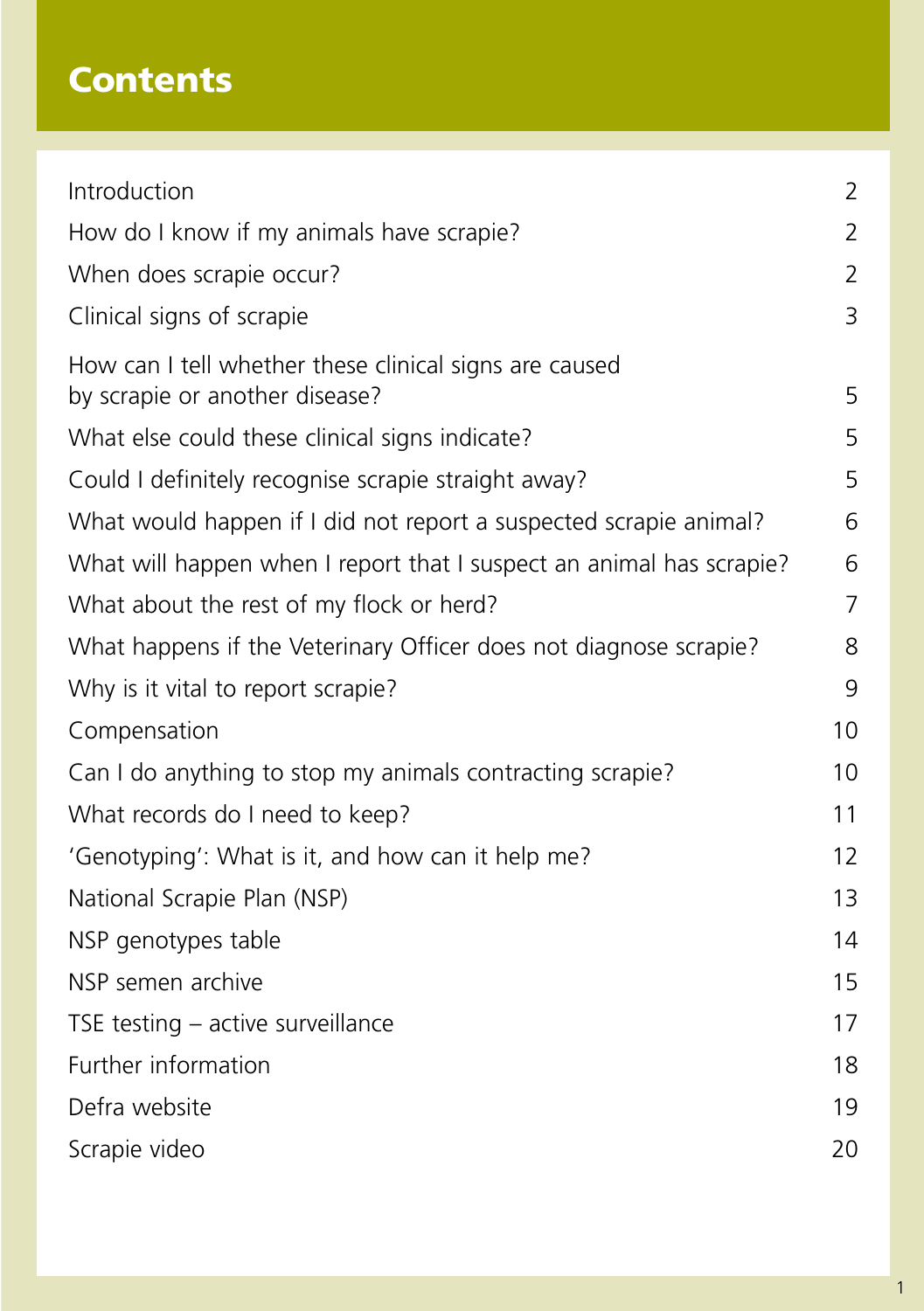## **Solvents emissions directive Introduction**

Scrapie is a fatal brain disease of sheep and goats. Disease develops due to changes in a protein present in the brain known as prion protein. It has been present in British sheep for over 200 years. By law, any animals suspected of having scrapie must be reported to your local Animal Health Divisional Office (AHDO). It is important that every single suspected case of scrapie is reported, not just the first case on your farm. We need more research into scrapie to establish how common the disease is, and to find out the similarities and differences between scrapie and other similar diseases such as BSE, a disease found in cattle, and CJD, a rare disease that is found in humans. To do this, we need farmers to look out for any signs of this disease, and to report it immediately.

This leaflet will tell you what signs to look out for in your sheep and goats, and what to do if you think they may have scrapie.

## **How do I know if my animals have scrapie?**

There is often a general change in temperament or behaviour weeks before more specific signs develop. In most cases animals will show a combination of signs, but none of the signs alone can be regarded as a definite indication of scrapie. Scrapie should be considered in any sheep or goat showing nervous signs or changes in behaviour. If there is no obvious alternative diagnosis, the case must be reported to your Divisional Veterinary Manager (DVM) for further investigation.

## **When does scrapie occur?**

#### **Age**

Most cases of scrapie occur in sheep between two and five years of age. Although rarely seen in sheep less than one year of age or over five years old, age alone cannot be used to rule out the presence of scrapie.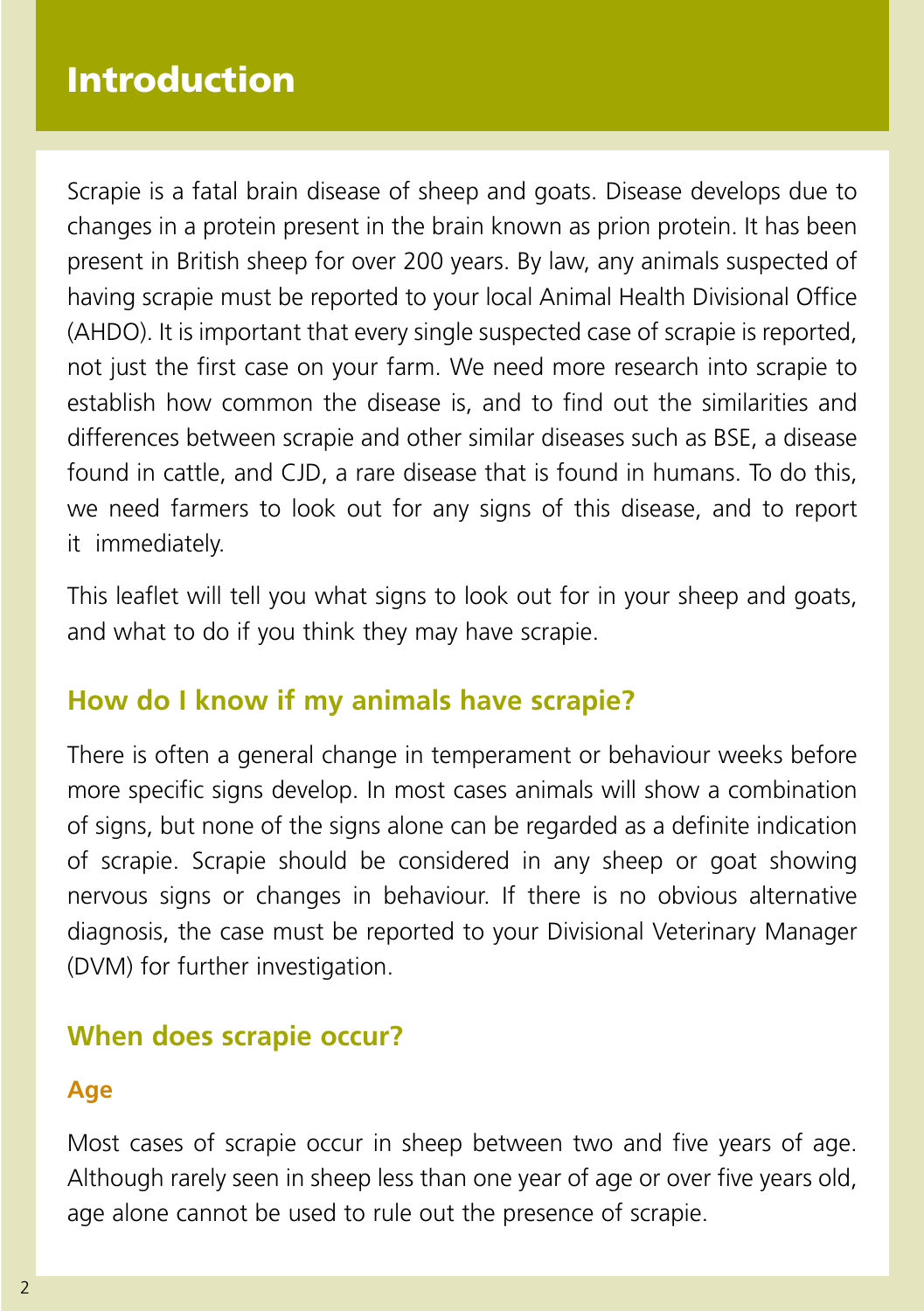It is rarely reported in goats in the UK but, again, the possibility of the disease cannot be ruled out.

#### **Numbers affected**

Because clinical signs of disease appear a long time after initial infection, cases generally appear singly in a flock. This is very different from diseases such as sheep scab (psoroptic mange), which can spread quickly through a flock. Occasionally, several cases can occur over a short period of time, mostly in animals born at about the same time and possibly to the same sire.

#### **Season**

Cases can occur at any time of year, but stress can cause the clinical signs to appear. Cases are often more easily identified at times when sheep and goats are collected for management purposes, such as when sheep are brought in for lambing, or in the autumn, at tupping.

#### **Development of clinical signs**

Most sheep show a gradual development of clinical signs over a period of several weeks or even months, although in some cases an animal's condition may worsen rapidly. Some sheep and goats affected with scrapie may just be found dead without showing any clinical signs beforehand.

## **Clinical signs of scrapie**

#### **Irritation**

- repeated rubbing of flanks and hindquarters against objects such as fences, posts or hay racks
- $\bullet$  repeated scratching of the flanks
- nibbling or grinding teeth when rubbing themselves or when rubbed firmly on the back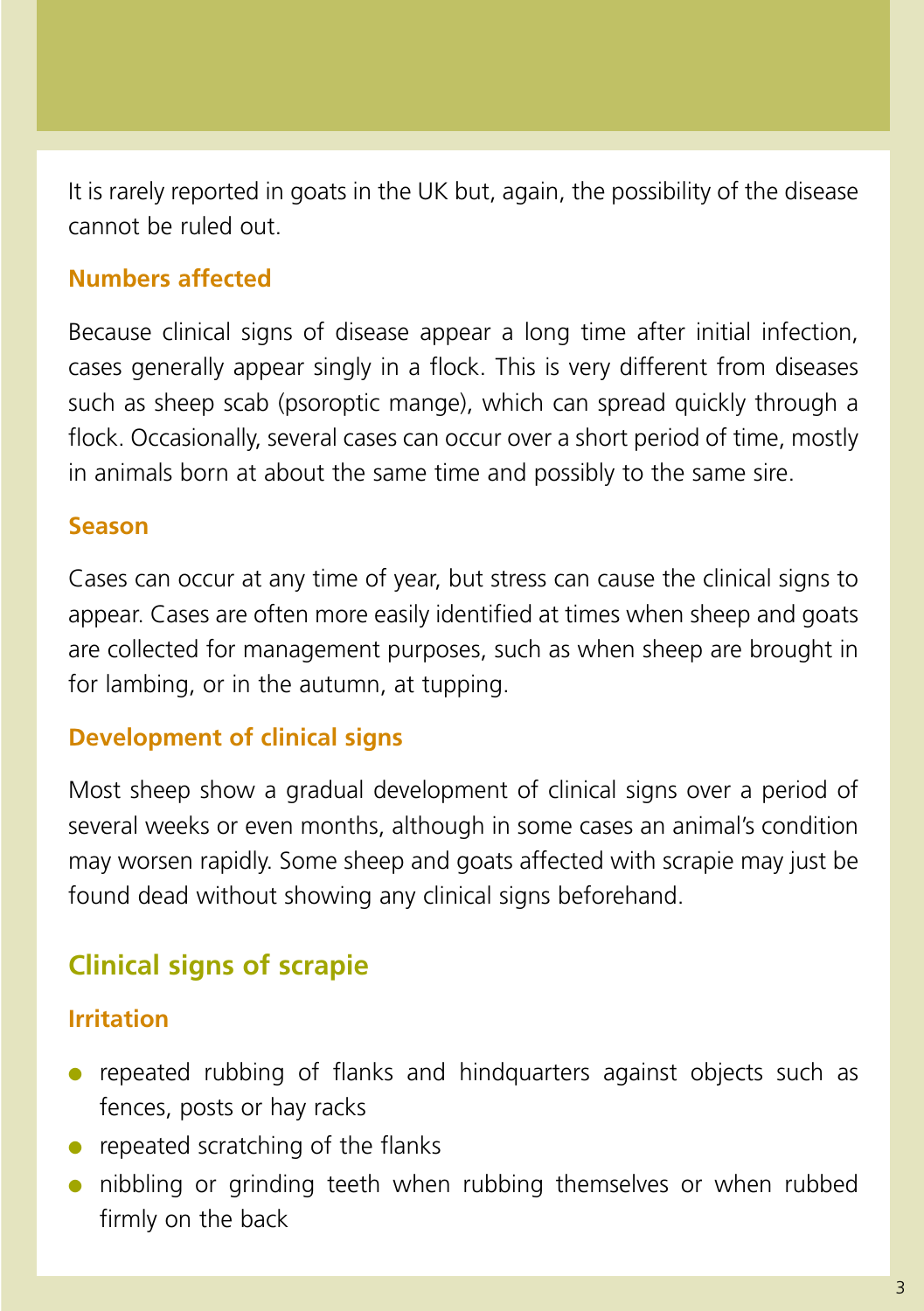- continued scratching of the shoulder or ear with a hind foot
- unusual or agitated nibbling of the feet, legs or other parts of the body
- excessive wool loss or damage to the skin

#### **Changes in behaviour**

- becoming excitable
- drooping ears
- increased nervousness or fear response
- lagging behind
- aggression
- depression or vacant stare

#### **Changes in posture and movement**

- $\bullet$  trembling (mainly of the head)
- unusual high stepping trot in early stages
- severe incoordination
- stumbling
- standing awkwardly
- weak hind legs
- unable to stand

#### **Later clinical signs**

- weight loss
- death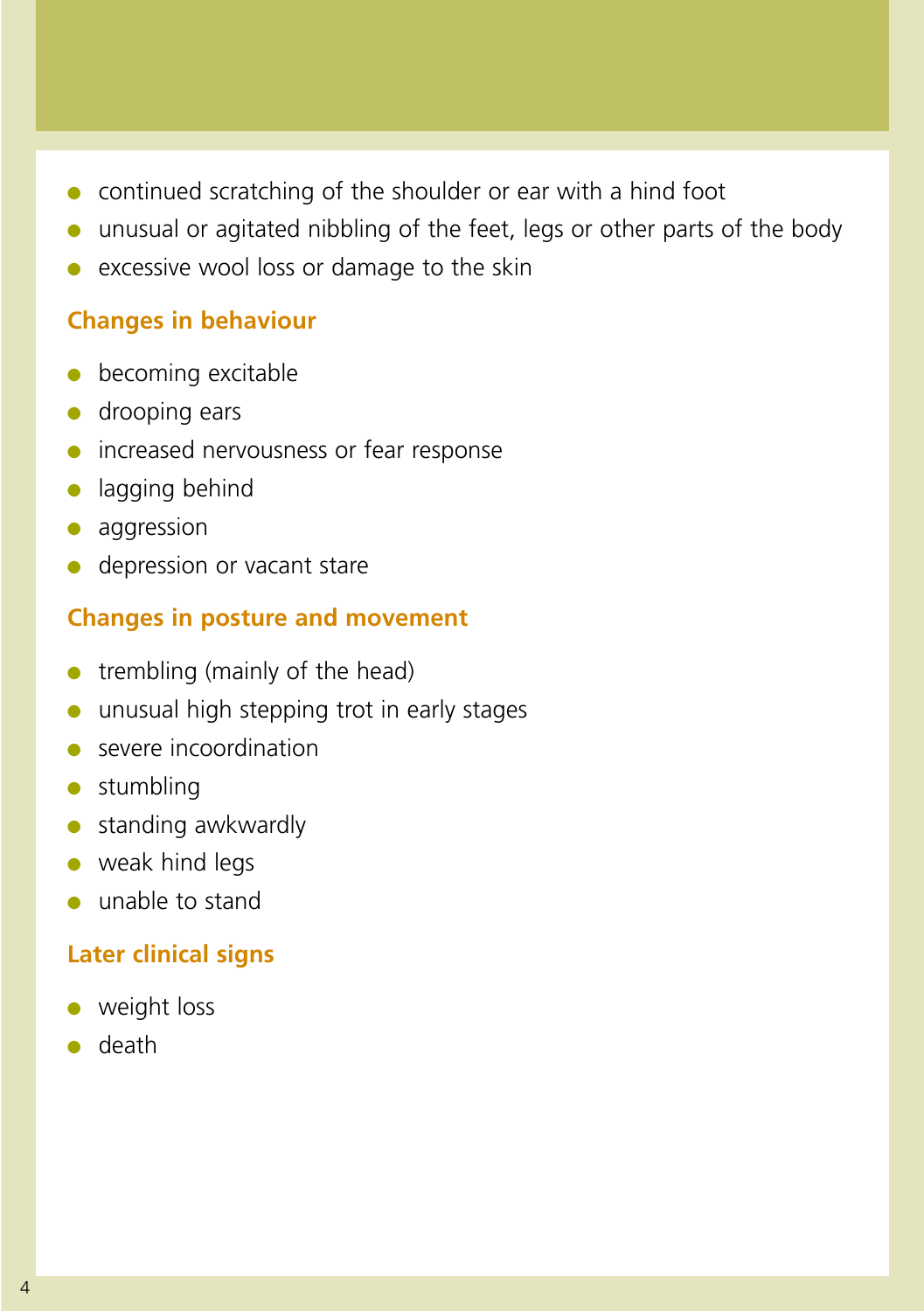## **How can I tell whether these clinical signs are caused by scrapie or another disease?**

**When a combination of the signs on pages 3–4 has been noticed, it is possible your animal has scrapie.** You or your vet must report the suspicion to the Divisional Veterinary Manager (DVM) at your local Animal Health Divisional Office. A Veterinary Officer will visit (free of charge) to examine the suspect animal. **IF IN DOUBT, CALL US OUT. WE WOULD RATHER VISIT A CASE WHICH TURNS OUT NOT TO BE SCRAPIE THAN MISS A GENUINE CASE.**

## **What else could these clinical signs indicate?**

If **single signs** occur it is possible that other causes may be to blame:

- **Irritation:** can also be caused by skin parasites such as sheep scab mites or lice.
- **Changes in posture and movement:** can also be seen in other infectious nervous diseases (such as 'Gid', listeriosis, or Maedi-Visna and non-infectious diseases (such as hypomagnesaemia and pregnancy toxaemia).
- **Excessive weight loss:** can also be seen in many other illnesses.

## **Could I definitely recognise scrapie straightaway?**

In individual sheep and goats, scrapie takes a long time to develop, and in the early stages of the disease process there may be no overt clinical signs of the disease. Clinical signs usually appear months or even years after the animal has become infected. The only certain way to find out if an animal has scrapie is by doing laboratory tests on tissues taken from the animal after its death. There is no test available yet which can reliably identify infected live animals before they develop clinical signs although we are optimistic that one will become available within the next few years.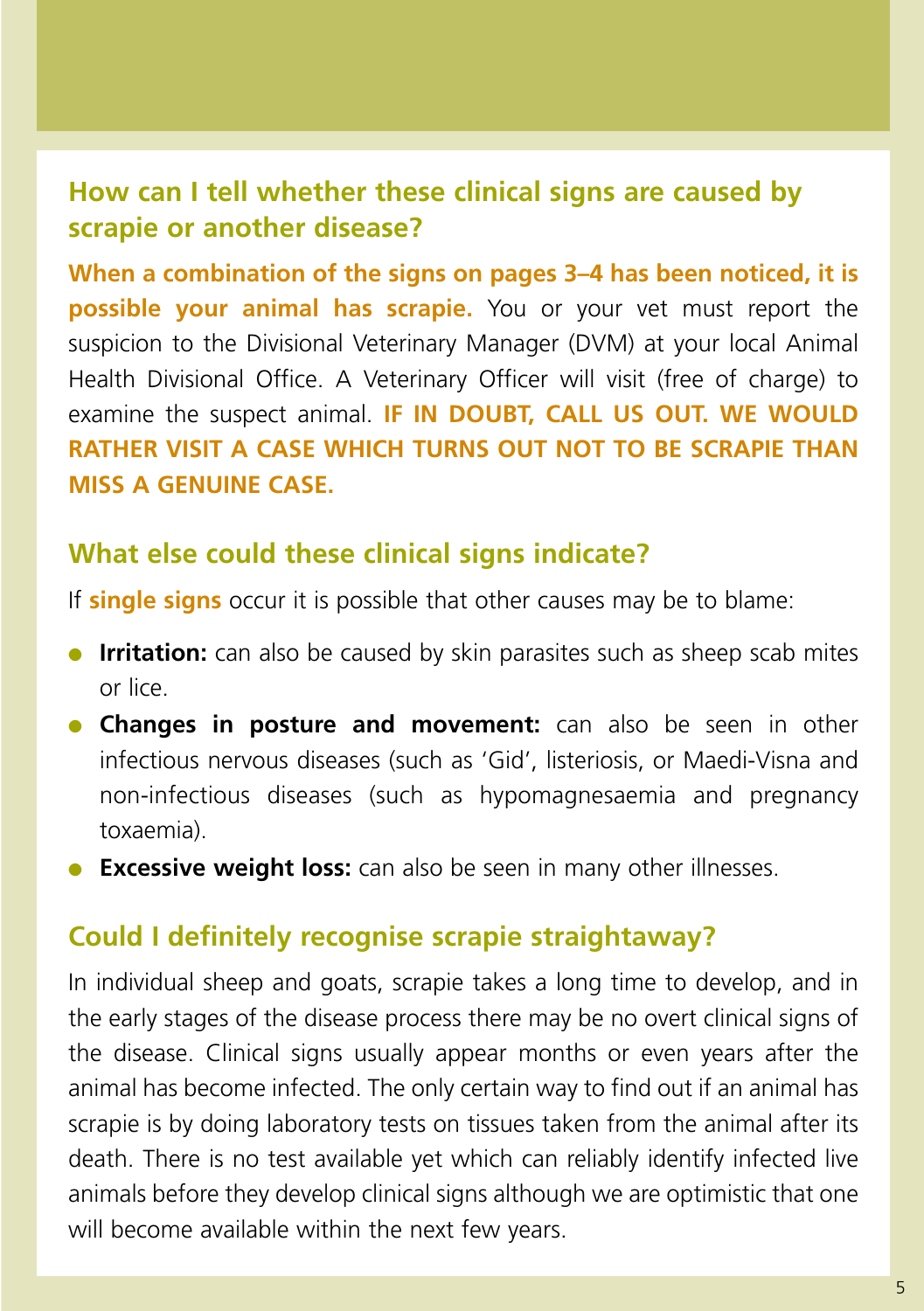## **What would happen if I did not report a suspected scrapie animal?**

The penalties for not reporting suspected cases of scrapie are severe. Under the TSE Regulations 2002, failure to comply can result in heavy fines or imprisonment, or both. In addition the scrapie compensation payments will not be made.

## **What will happen when I report that I suspect an animal has scrapie?**

As explained earlier, once suspicion of scrapie has been notified to the DVM at your local Animal Health Divisional Office, a Veterinary Officer will visit to examine the animal to confirm or rule out the suspicion of scrapie. If scrapie is suspected, the animal will be humanely slaughtered by lethal injection. This may take place on the farm or holding, but the animal may be transported to a veterinary diagnostic laboratory (at Government expense) if welfare conditions allow.

Transport of live animals to the laboratory means that fresh tissues can be collected; this is very important to enable further research into the disease. Samples of brain and other tissues will then be submitted to a specialist laboratory within the Veterinary Laboratories Agency for diagnosis and research and the carcase will be incinerated. When the tests are complete you will be informed whether or not scrapie was confirmed by the laboratory examination.

If the *clinical* examination of the suspect animal by a Veterinary Officer is inconclusive, the suspect animal will be placed under a movement restriction on the farm where it is examined. These restrictions will remain in place for up to 28 days. The suspect animal is not required to be isolated from other animals unless it is likely to give birth while under restriction. The animal will be seen again by the Veterinary Officer within a few days.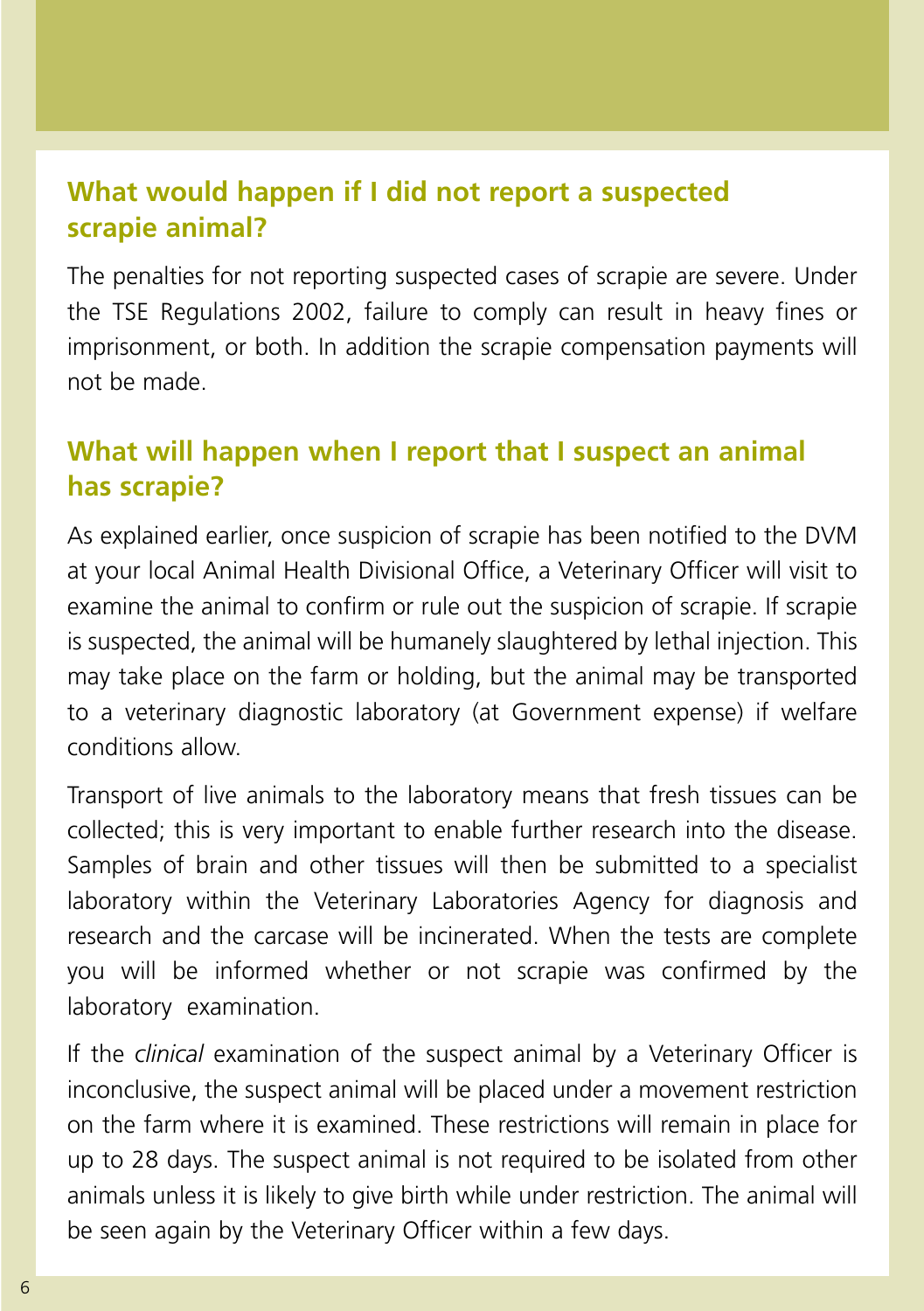## **What about the rest of my flock or herd?**

If scrapie is confirmed in a sheep or goat on a holding, there can be implications for all of the sheep and goats on that holding.

#### **New or further cases of confirmed scrapie**

From Summer 2004, new European legislation will be implemented whereby owners have to join the Compulsory Scrapie Flocks Scheme.

In most cases, all of the sheep on the holding will be genotyped. Restrictions will then be applied on the sheep that can be used for breeding on the holding, or sold off for breeding or for slaughter for human consumption or that have to be destroyed, based on their relative resistance or susceptibility to scrapie. In exceptional circumstances it may be agreed with the owner that all of the sheep should be culled. Goats on the affected holding **will** be culled, as they are known to be uniformly susceptible to scrapie.

#### **For flocks that have had scrapie in the past**

Those flocks which have had a confirmed case of scrapie between July 1998 and Spring 2004 will be invited to join the Voluntary Scrapie Flocks Scheme which has similar but less onerous rules than that for the Compulsory Scrapie Flocks Scheme. Note – if you have a confirmed case of scrapie after the Compulsory Scrapie Flocks Scheme (CSFS) is introduced, the provisions of the CSFS will be implemented on your holding. If you are already a member of any other National Scrapie Plan scheme, that membership will be cancelled. Please see the National Scrapie Plan web-pages for the most up to date position on both schemes **(www.defra.gov.uk/nsp)** or phone the NSP Helpline – 0845 601 4858.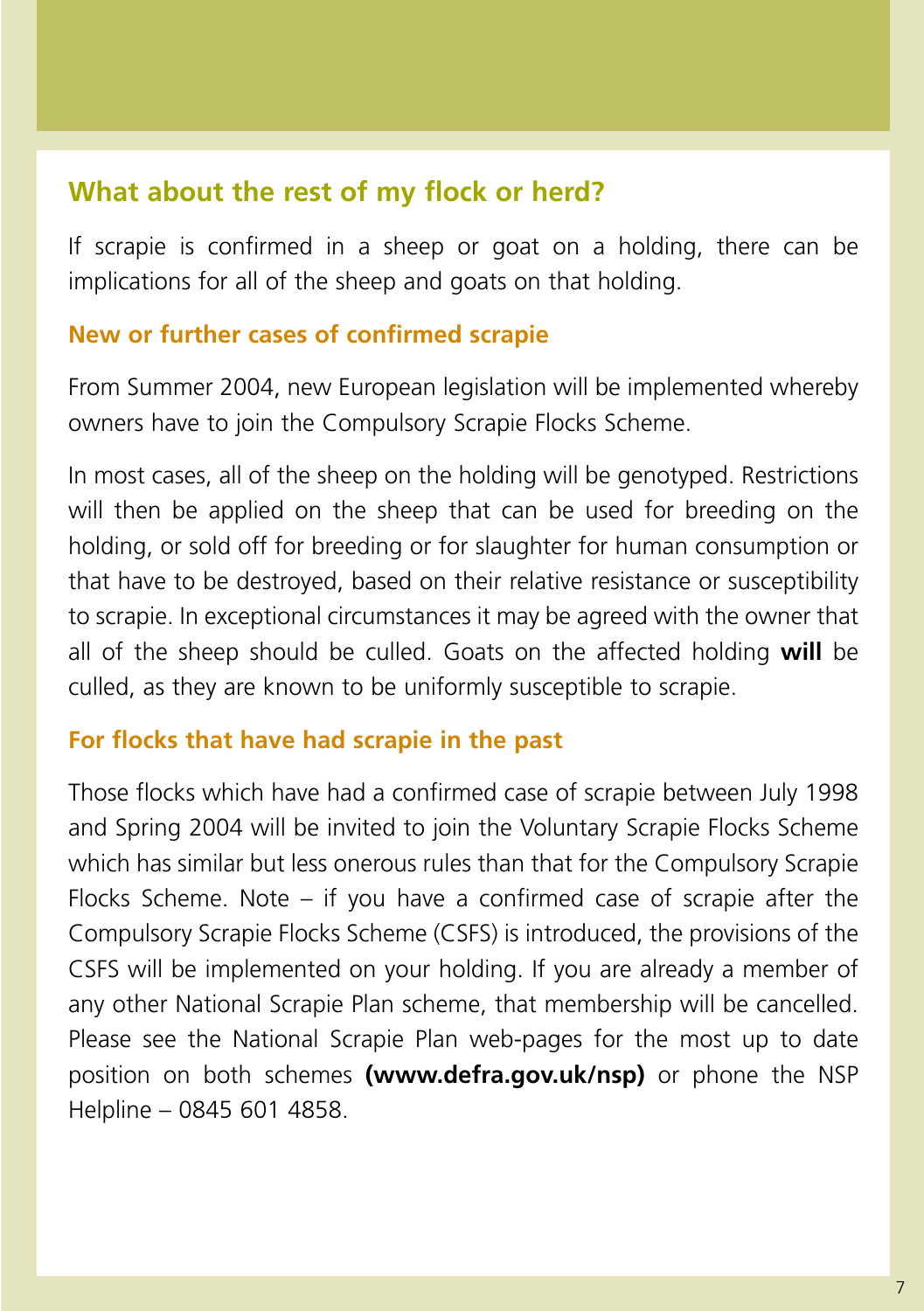#### **Trading with the EU**

Trading of breeding sheep and goats within the EU is subject to regulatory requirements designed to control, among other things, the spread of scrapie. The Scrapie Monitoring Scheme is designed to assist producers who wish to export breeding animals under these arrangements by offering a system that confirms that their flock/herd has been monitored for scrapie. The scheme is currently under review and therefore its requirements may change, but further details about the current arrangements can be obtained from your local Animal Health Divisional Office.

Since 1 October 2003, breeding sheep of the most resistant ARR/ARR genotype (see National Scrapie Plan Genotypes Table on page 14) can be exported even if they have come from a holding that has had scrapie within the previous three years. Nevertheless, they must have been genotyped by the Veterinary Laboratories Agency (VLA) or a laboratory authorised by the Government under the National Scrapie Plan (NSP).

All other genotypes must continue to comply with the regulatory requirements, including the stipulation that no case of scrapie has been confirmed on the holding for at least three years.

However, it should be noted that, regardless of genotype, sheep and goats can only be exported to Denmark and/or Sweden if their flocks have not had a case of scrapie confirmed in the previous seven years.

## **What happens if the Veterinary Officer does not diagnose scrapie?**

If the Veterinary Officer considers that the signs are not caused by scrapie, no restrictions will be served on the animal. You may then wish to contact your vet to discuss an alternative diagnosis, or treatment. If you retain the animal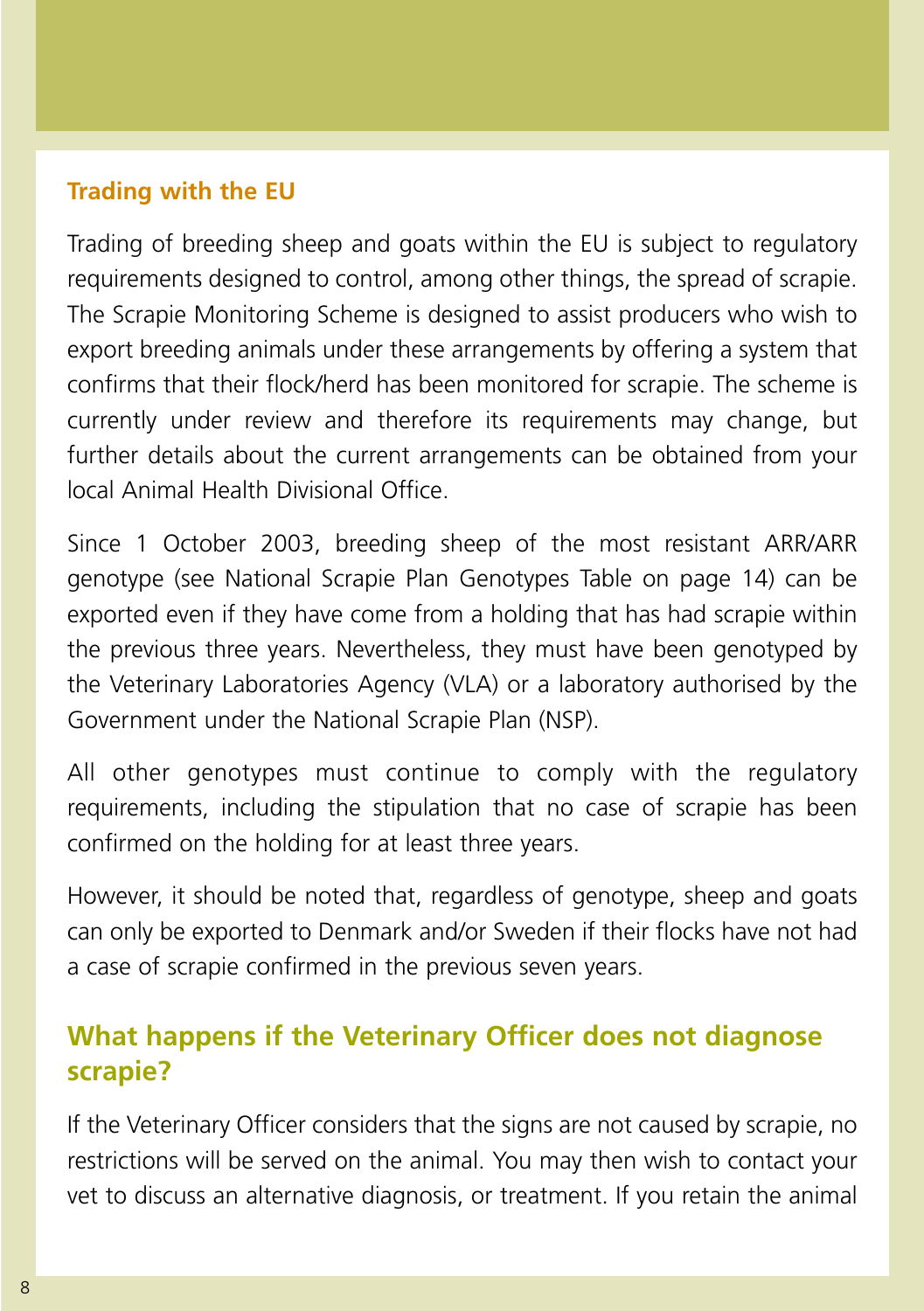and signs of scrapie recur, you should report your suspicions again to the Divisional Veterinary Manager.

## **Why is it vital to report scrapie?**

A continuing scrapie problem in a flock would probably severely affect a farmer's business. An additional factor is that, whilst this disease does not appear to pose any direct risk to human health, there is a theoretical possibility that BSE is present in sheep in the UK. Although, so far, it has not been found naturally, laboratory research has shown that sheep can be artificially infected with BSE. Because the external signs of scrapie and experimentally induced BSE are similar, if BSE is in sheep, scrapie may be "masking" it. Therefore, to demonstrate that everything is being done to protect public and animal health, the Government needs to check any suspicion of a scrapie-like illness in sheep and goats.

Reporting any suspect animals is therefore vital in this regard and at the same time provides much needed materials to support the Government's research programme which aims to:

- **•** improve knowledge of the disease
- improve control of the disease
- protect animal welfare
- prevent financial difficulties for the farmer by preventing loss of animals, including valuable breeding stock

As we improve our knowledge about the disease, where it is, how it spreads, and how it can be detected, we may have an opportunity to develop an even more effective long-term control programme. All farmers are therefore encouraged to report their suspicion of the disease, not just because it is a legal requirement, but in order to safeguard the future of the sheep industry. Any evidence that scrapie cases are not being reported also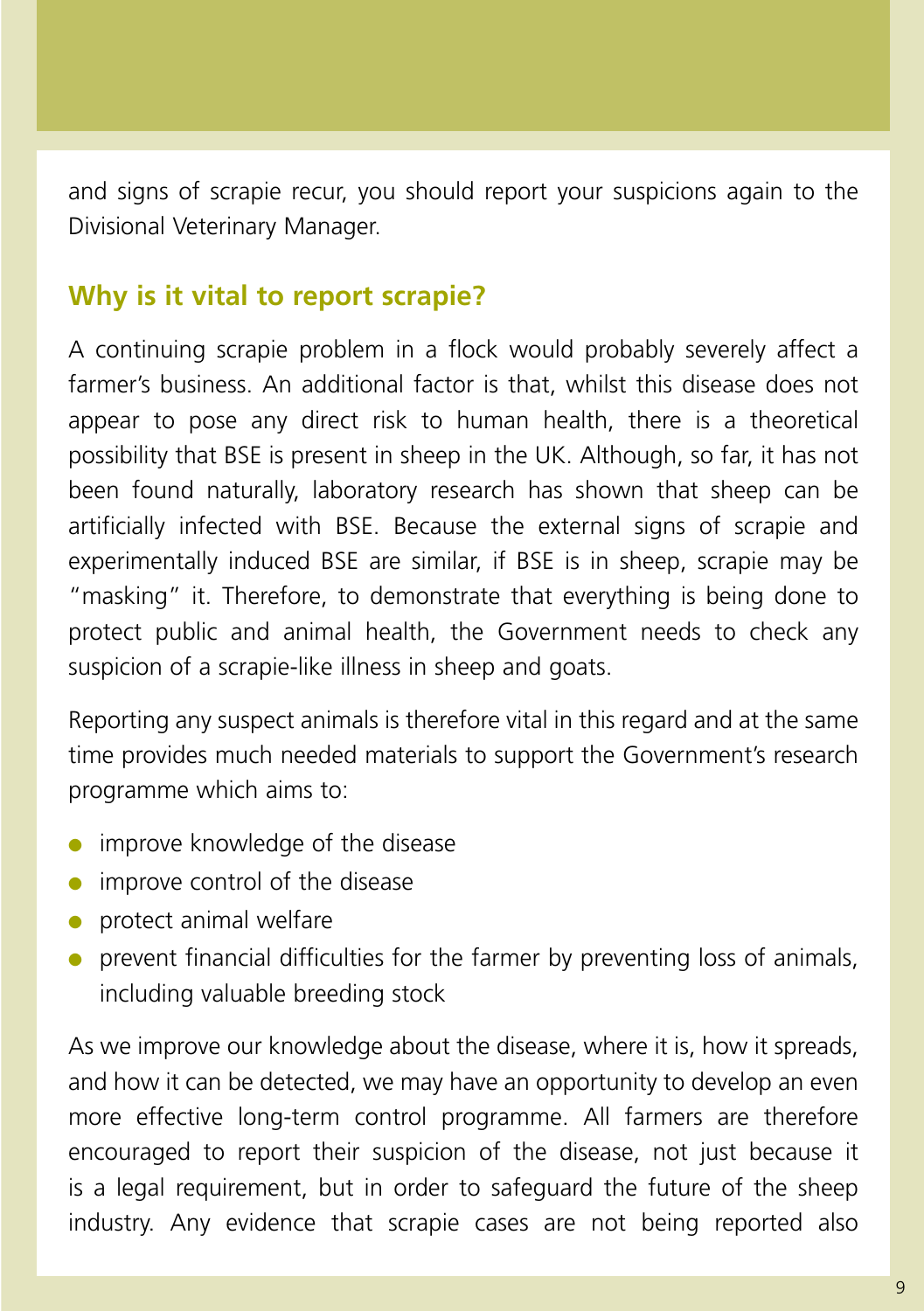undermines Government efforts to improve or maintain export trade in sheep and sheep products.

## **Compensation**

Compensation is paid for reported scrapie suspects that are compulsorily slaughtered for diagnosis. For sheep or goats that are confirmed as having scrapie (following a laboratory examination), the compensation to be paid is £30 for a cull animal at the end of its productive life and £90 for any other animal. When the tests on the brain tissues are complete you will be informed as to whether or not scrapie has been confirmed by the laboratory examination. A higher level of compensation (linked to the true replacement cost, but limited to a maximum of £400) may be paid where a suspect animal is compulsorily slaughtered, but the laboratory diagnosis is unable to confirm scrapie. In addition to this, we will pay the diagnosis and carcase disposal costs. (Compensation costs correct at time of printing.)

Compensation will also be paid for animals slaughtered under the Voluntary and Compulsory Scrapie Flocks Schemes (see page 7).

## **Can I do anything to stop my animals contracting scrapie?**

The disease is caused by an infectious agent, which appears to be transmitted from a ewe to her lamb, and to other sheep. The way it is transmitted from sheep to sheep is not fully understood, but infected birth fluids, membranes and cleansings (placenta or afterbirth) probably spread the agent around pastures or buildings during lambing. Sheep should not be permitted to eat placenta.

Regular cleaning of buildings used for lambing may reduce the risk of exposure of the sheep to the agent. Timely and complete disposal of cleansings is considered to be particularly important. These methods may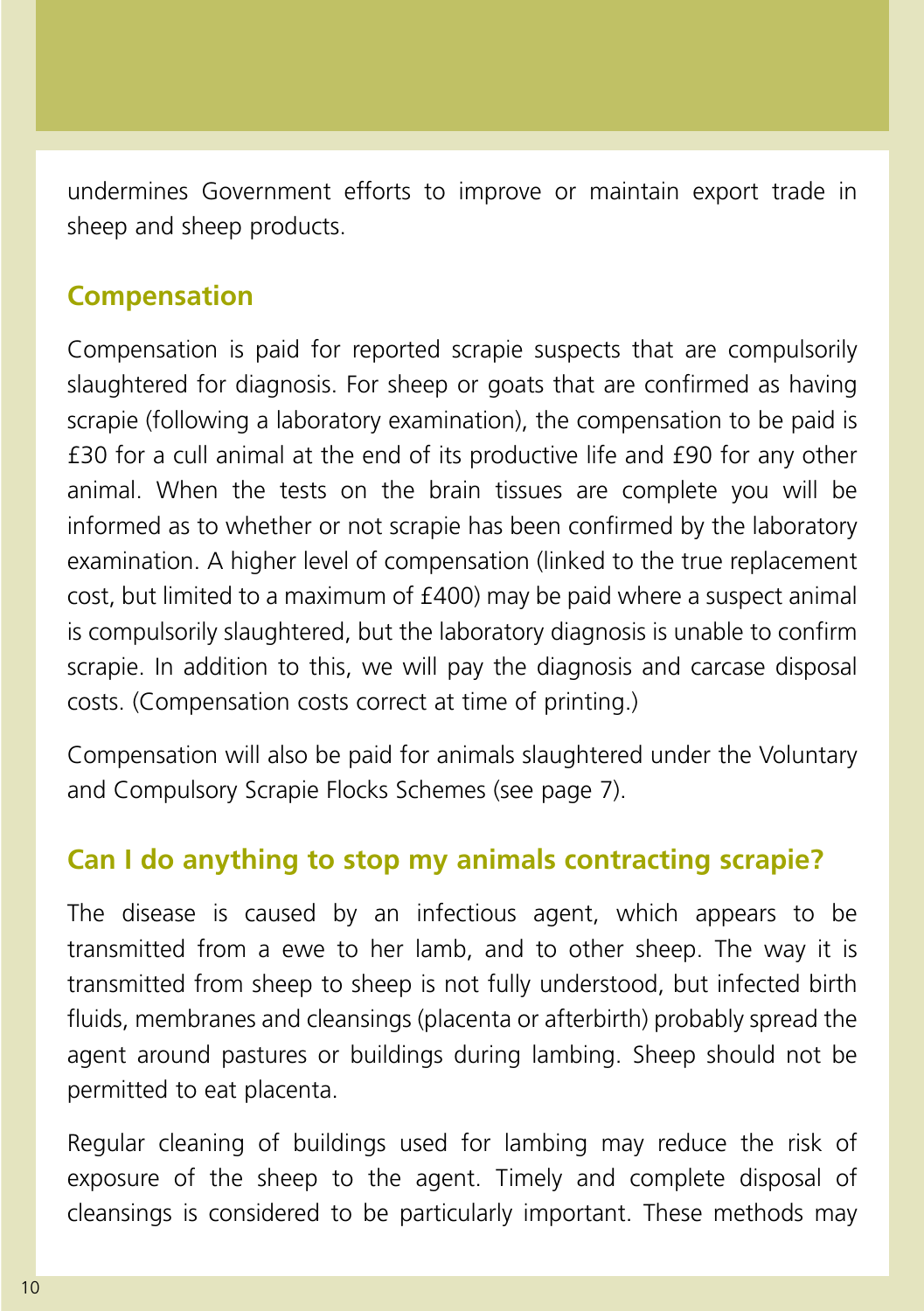help to control the spread of scrapie within a flock, but they are unlikely to be 100% effective.

In some cases scrapie has been successfully controlled by culling the relatives of scrapie cases from the flock/herd. To be successful this requires clear identification of animals and adequate record keeping. You can also breed increased natural resistance into sheep flocks through the use of scrapie genotyping (see later section on genotyping). You should also ensure that sheep are purchased from verified sources.

## **What records do I need to keep?**

It is very important that your records are kept up to date. It is particularly important that records of a flock's breeding and management history are held. Records kept under the rules of the Sheep Annual Premium Scheme, or those required under the Sheep and Goats Identification and Movement (Interim Measures) (England) (No.2) Order 2002 (as amended) – or under the

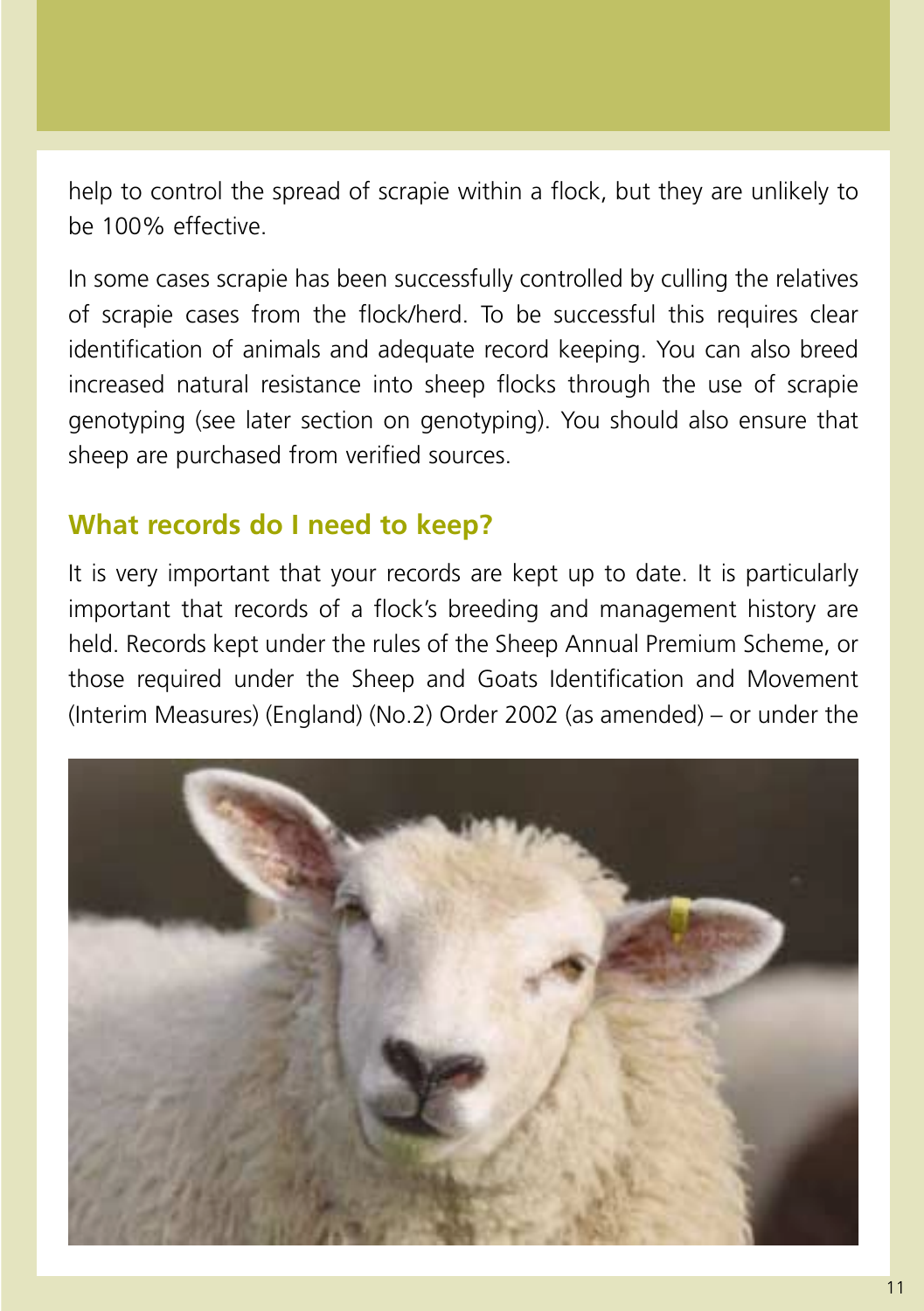equivalent legislation for Wales and Scotland (see below) – are not likely to be adequate to effectively manage an outbreak of scrapie by selective breeding from unaffected, possibly scrapie resistant, animals. (Equivalent legislation for Wales and Scotland is The Sheep and Goats Identification and Movement (Interim measures) (Wales) (No.2) Order 2002 (as amended) and The Sheep and Goats Identification (Scotland) Amendment Regulations 2002.) All movements on and off the farm require recording in the on-farm record book. This includes movements to tack, common grazing and within Sole Occupancy Authorities (SOAs).

The combination of movement records and the use of earmarks in breeding records does help to tackle the problem when disease is found. All lambs and kids must be individually identified; there is, however, no corresponding requirement to record individual identification numbers.

## **'Genotyping': What is it, and how can it help me?**

Studies have shown that there is a gene in sheep that determines whether an animal is likely to develop scrapie if exposed to infection. Certain sheep, if exposed to scrapie, are therefore more likely to get the disease than others. Goats appear to be more uniformly susceptible, but the same gene may control the time it takes for clinical signs to show. So, by careful record keeping and a strict breeding plan, it is possible to reduce the number of cases in a flock by selectively breeding to produce sheep which are least likely to get the disease. It is possible to identify resistant or susceptible sheep by a blood test. This test, on a small blood or tissue sample, is called 'genotyping' and the result is known as the 'genotype' of the animal.

Genotyping and breeding for resistance were recommended by the European Union Scientific Steering Committee and the Spongiform Encephalopathy Advisory Committee and is also endorsed by the Food Standards Agency as a valuable tool in the control of scrapie.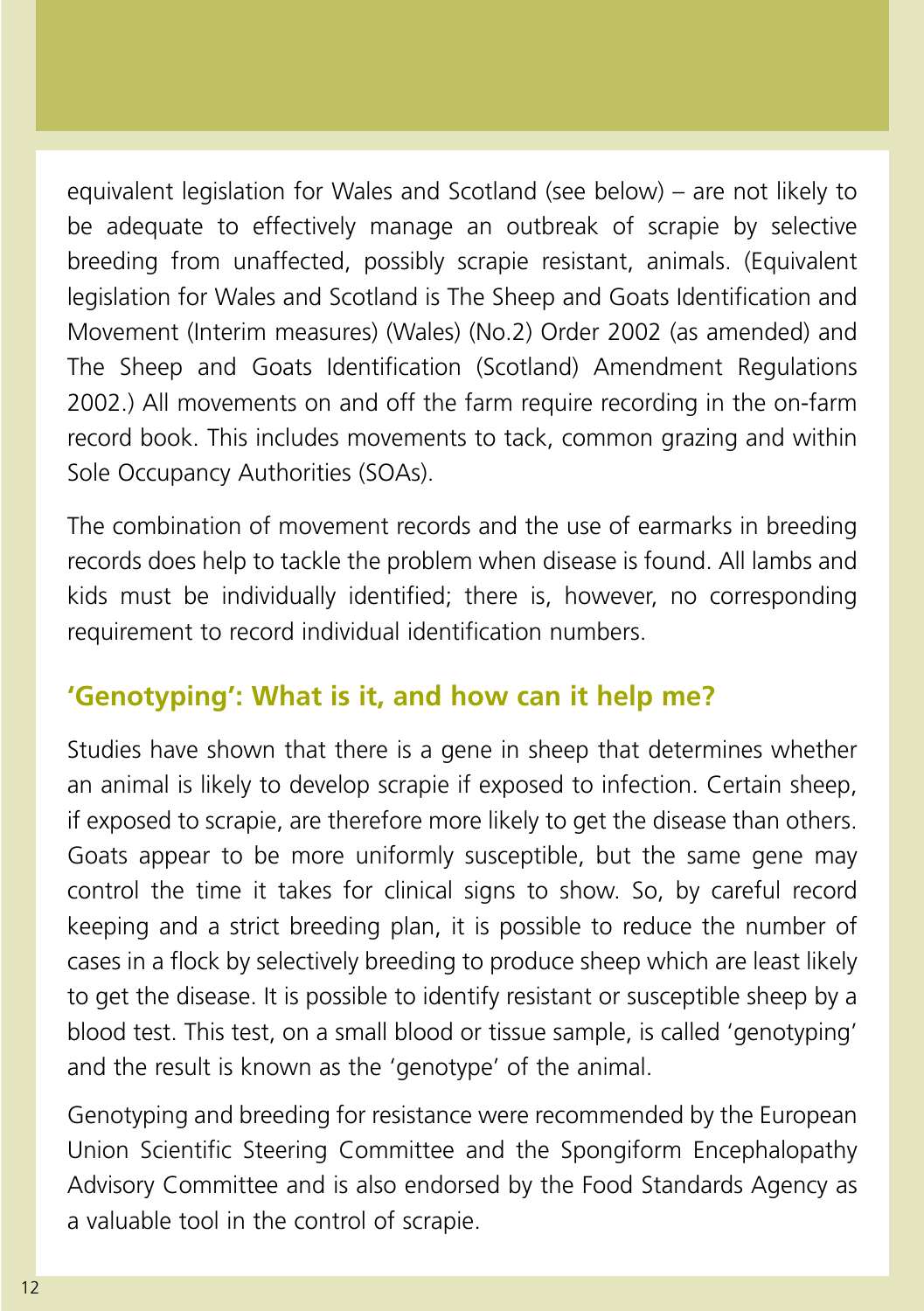## **National Scrapie Plan**

The National Scrapie Plan (NSP) is a long-term plan which consists of a number of genotyping schemes and initiatives aimed at increasing the genetic resistance to scrapie in the national sheep flock.

The NSP Genotypes Table on the next page shows the 15 known genotypes which occur in sheep and their relative resistance or susceptibility to scrapie. The prevalence and frequency of each genotype differs between breeds. This table is subject to continuous scientific review.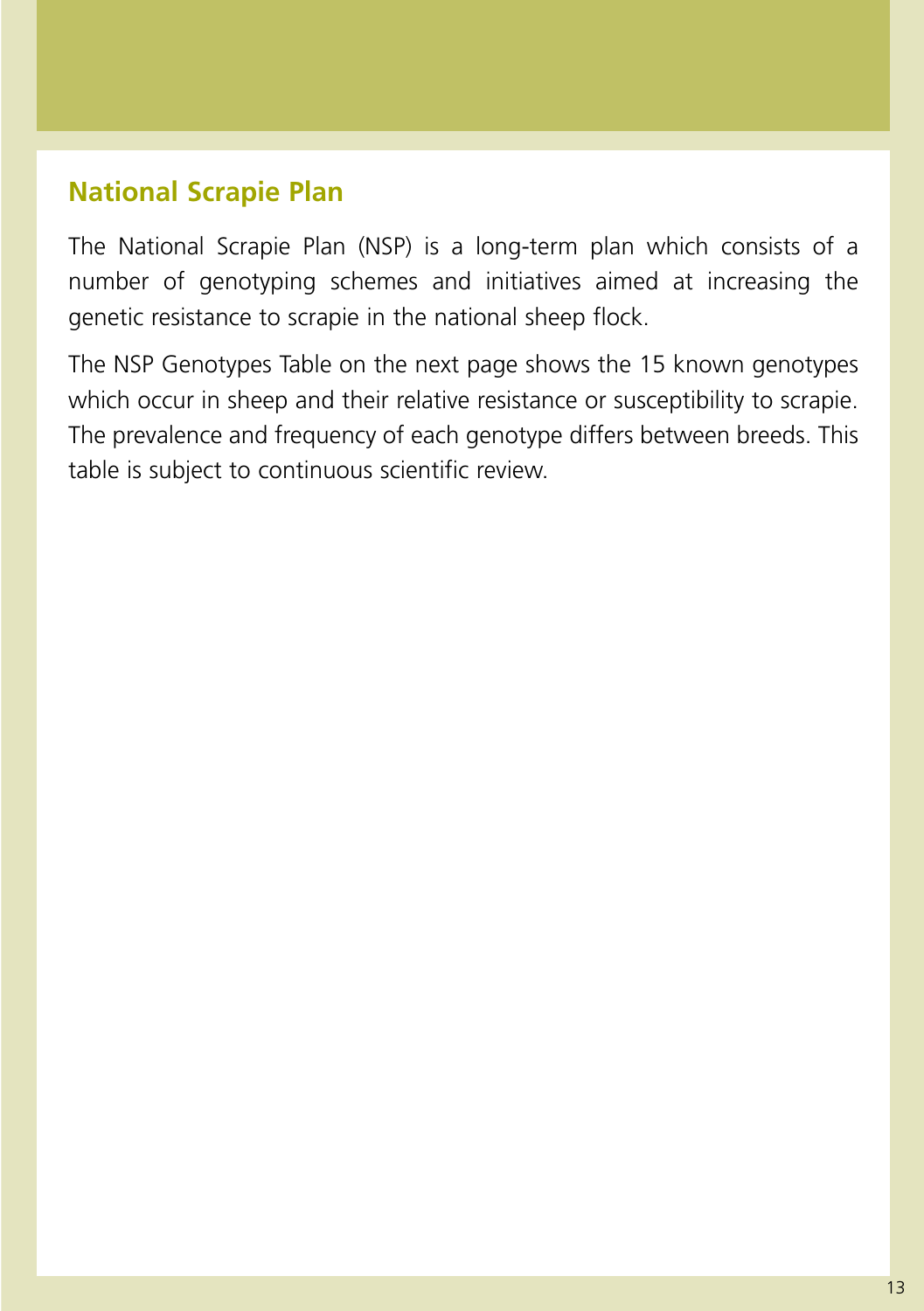## **NSP genotypes table**

| Genotype<br>result                                                         | <b>NSP</b><br><b>Type</b> | Degree of resistance/susceptibility                                                                                                                                    |
|----------------------------------------------------------------------------|---------------------------|------------------------------------------------------------------------------------------------------------------------------------------------------------------------|
| ARR / ARR                                                                  | $\mathbf{1}$              | Sheep that are genetically most resistant to<br>scrapie.                                                                                                               |
| ARR / AHQ<br>ARR / ARH<br>ARR / ARQ                                        | $\overline{2}$            | Sheep that are genetically resistant to scrapie,<br>but will need careful selection when used for<br>further breeding.                                                 |
| AHQ / AHQ<br>AHQ / ARH<br>AHQ / ARQ<br>ARH / ARH<br>ARH / ARQ<br>ARQ / ARQ | 3                         | Sheep that genetically have little resistance<br>to scrapie.<br>Sale and breeding restrictions apply in NSP flocks,<br>which are breed specific.                       |
| ARR / VRQ                                                                  | 4                         | Sheep that are genetically susceptible to scrapie<br>and should not be used for breeding unless in the<br>context of an approved and controlled breeding<br>programme. |
| AHQ / VRQ<br>ARH / VRO<br>ARQ / VRQ<br>VRQ / VRQ                           | 5                         | Sheep that are highly susceptible to scrapie<br>and should not be used for breeding.                                                                                   |

Current science indicates that as a result of the NSP we should, in due course, see a very significant reduction in the incidence of scrapie and eventually its disappearance from the national flock. It is hoped that as many eligible breeders as possible will want to play their part in the NSP.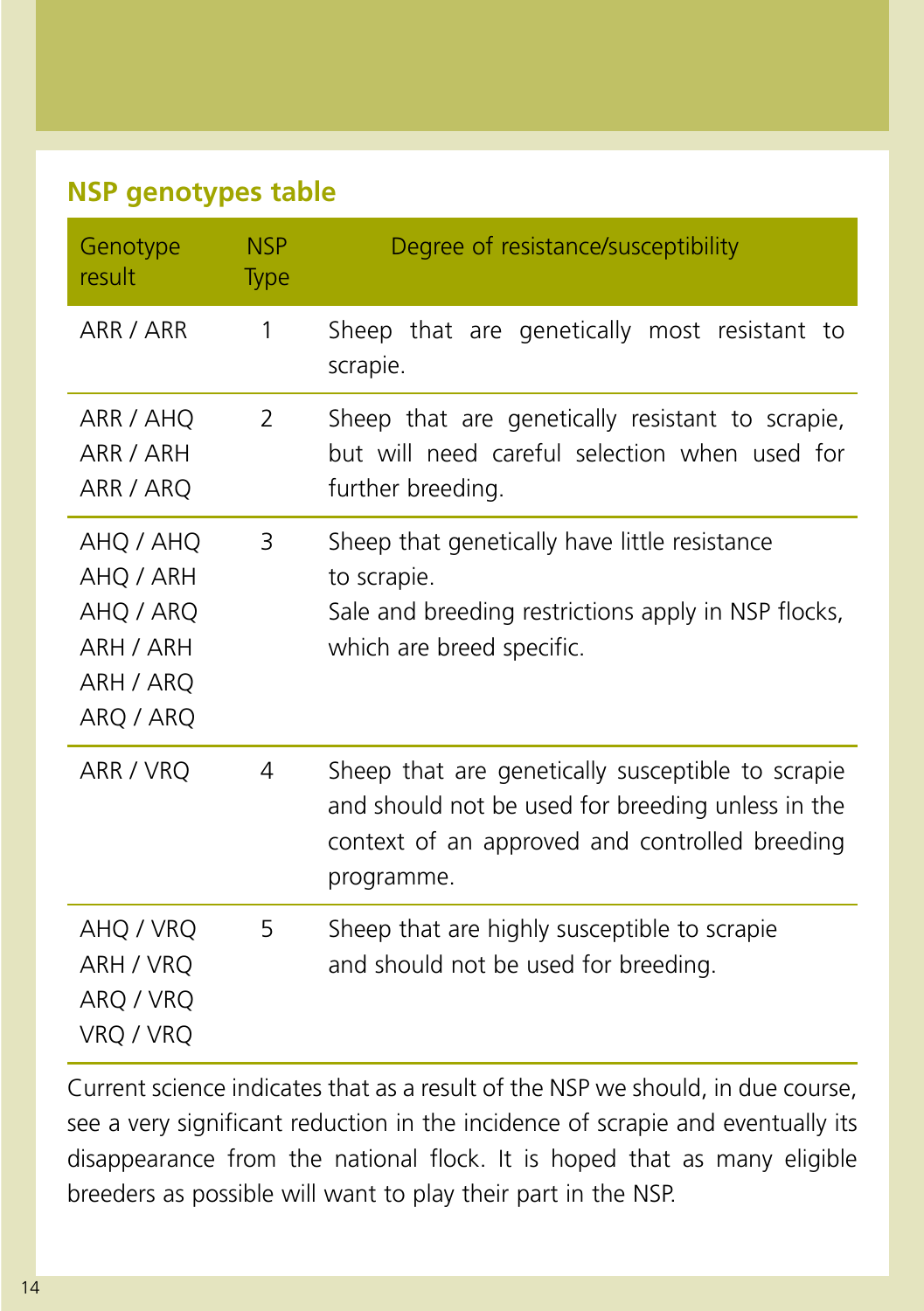All genotyping, electronic identification and certification are free in NSP flocks. For the foreseeable future it is likely that NSP certified resistant rams may realise higher prices at some breed sales.

European Commission Decision 2003/100 EC requires Member States to introduce genotype based sheep breeding programmes for resistance to Transmissible Spongiform Encephalopathies (TSEs), including scrapie, on a compulsory basis from 1 April 2005.

## **NSP semen archive**

The Semen Archive is being established to store semen from rams of those genotypes that over time will be removed through Ram Genotyping Schemes. This archive should enable the re-establishment of viable populations of these sheep in the future if it is thought necessary. It will also help to protect against the possible loss of beneficial breed characteristics such as hardiness.

Operations will be overseen by a joint Industry-Government Management Board, who will approve the nomination of rams, which must be via breed societies. If you wish to find out more about the Semen Archive please contact your breed society, or the National Scrapie Plan Administration Centre (see below for contact details). The Semen Archive Management Board Secretariat can also provide information:

Tel: 01684 892661 E-mail: samb@nationalsheep.org.uk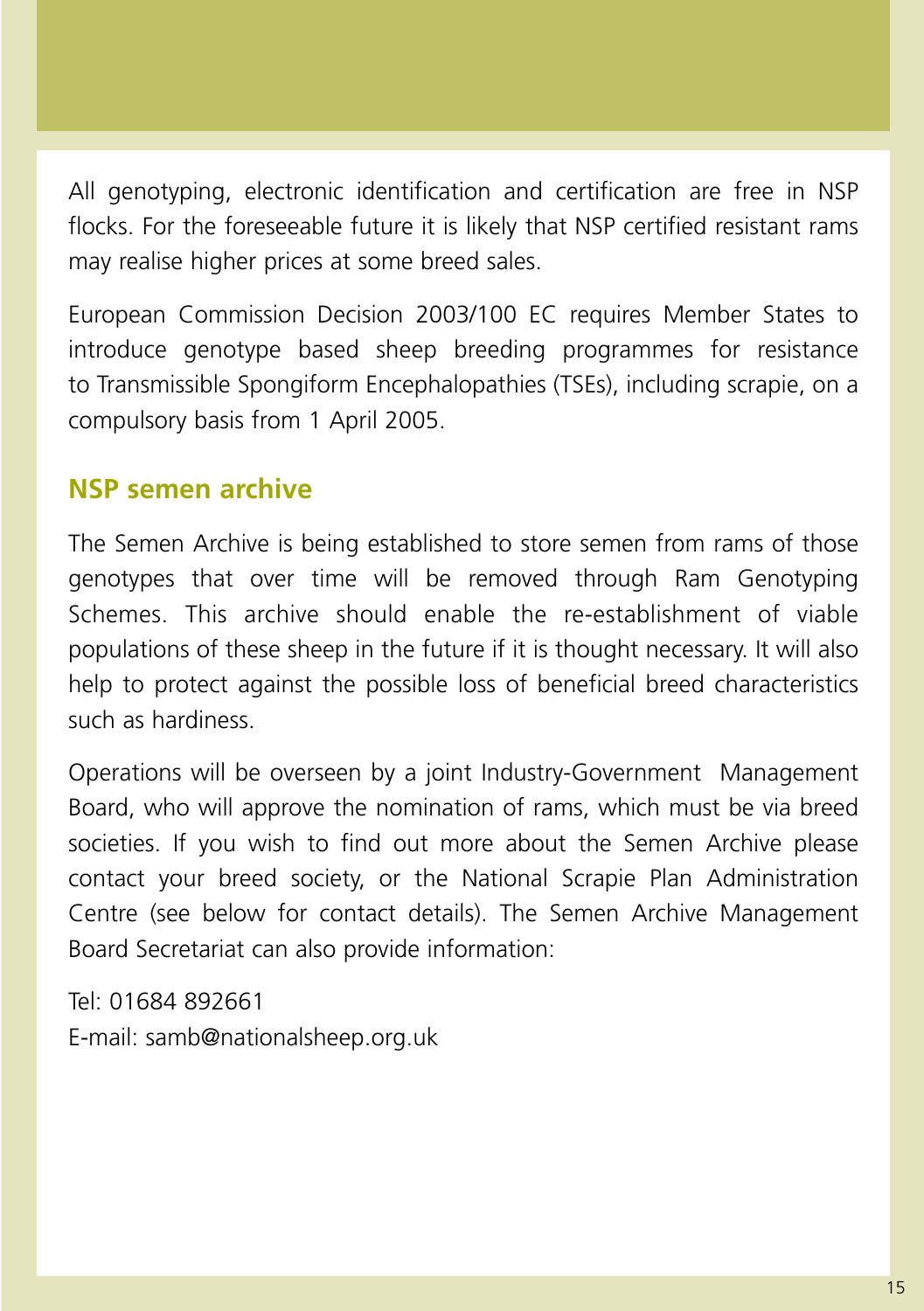For more information on the NSP, or genotyping, please contact:

NSP Helpline: 0845 601 4858 (calls charged at local rate)

Or write to: National Scrapie Plan Administration Centre Defra Whittington Road **Worcester** WR5 2SU

E-mail: **nspac@defra.gsi.gov.uk** Web pages: **http://www.defra.gov.uk/nsp**

A three year research project has been commissioned to see if there may be associations between scrapie **genotyping and performance, survival and health characteristics**.

For more information about the project, or to register an interest in participating, please contact the Veterinary Laboratories Agency (VLA) (see below for contact details).

In addition, both the VLA and the Institute for Animal Health (IAH) are running studies on the spread and control of scrapie.

*For further information on enrolling in one of the scrapie studies at VLA or IAH contact:*

Rachel Eglin Veterinary Laboratories Agency, Addlestone, Surrey KT15 3NB

Tel: 01932 357775 E-mail: r.d.eglin@vla.defra.gsi.gov.uk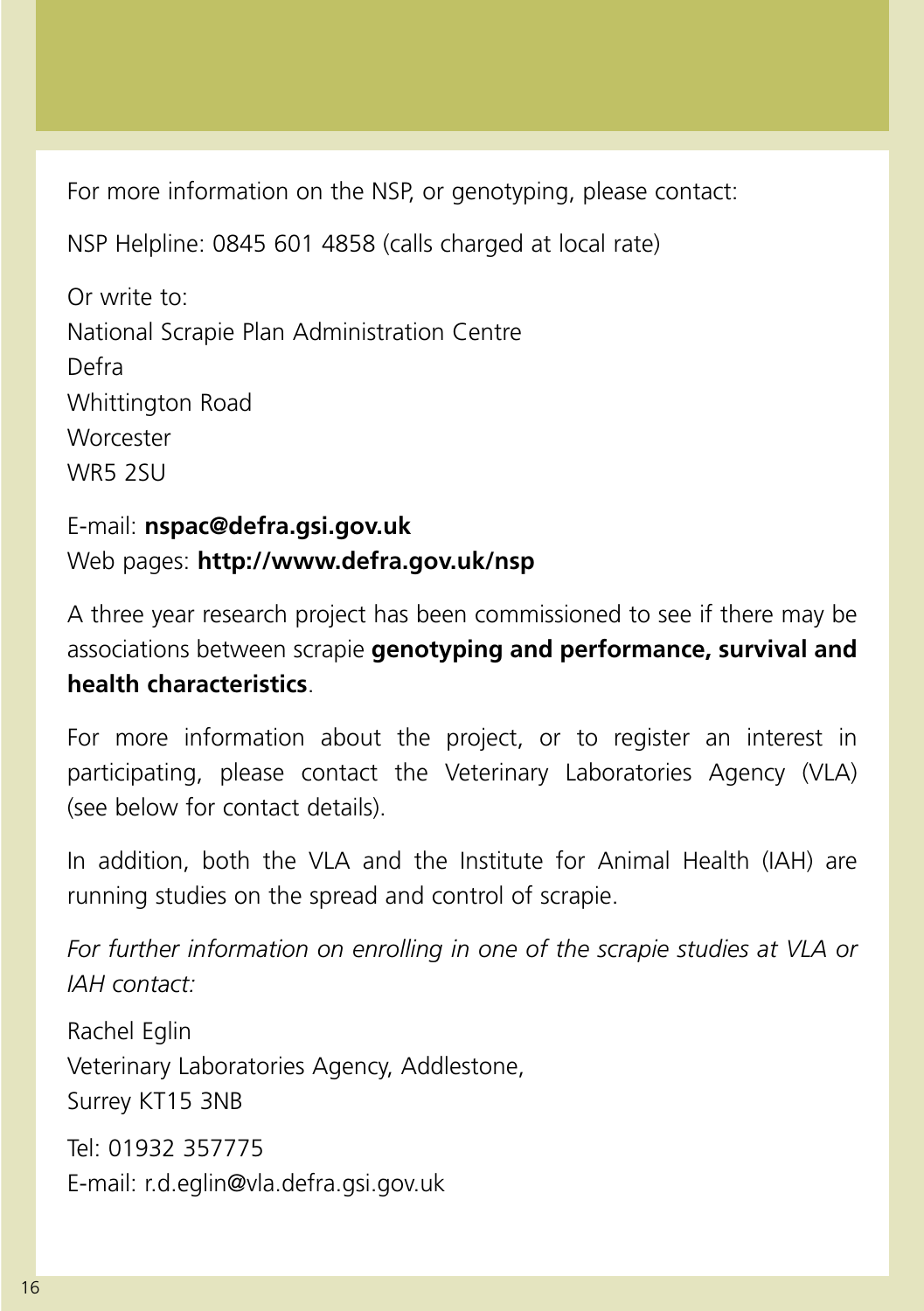Matthew Baylis Institute for Animal Health, Compton, Newbury, Berkshire RG20 7NN Tel: 01635 578411 E-mail: matthew.baylis@bbsrc.ac.uk

## **TSE testing – active surveillance**

Under EU Regulation 999/2001 (as amended) the UK is currently required to test a prescribed number of sheep aged over 18 months and slaughtered for human consumption (abattoir survey). These samples will be taken at the abattoirs that process this category of sheep.

The Regulation also requires the testing of a prescribed number of sheep and goats aged over 18 months and not destined for human consumption (fallen stock survey). These samples will be collected directly from farms. Farmers offering fallen stock should in the first instance contact their local Animal Health Divisional Office.

For any queries on fallen stock active surveillance please contact: TSE Scrapie Testing Section Defra (020) 7904 6538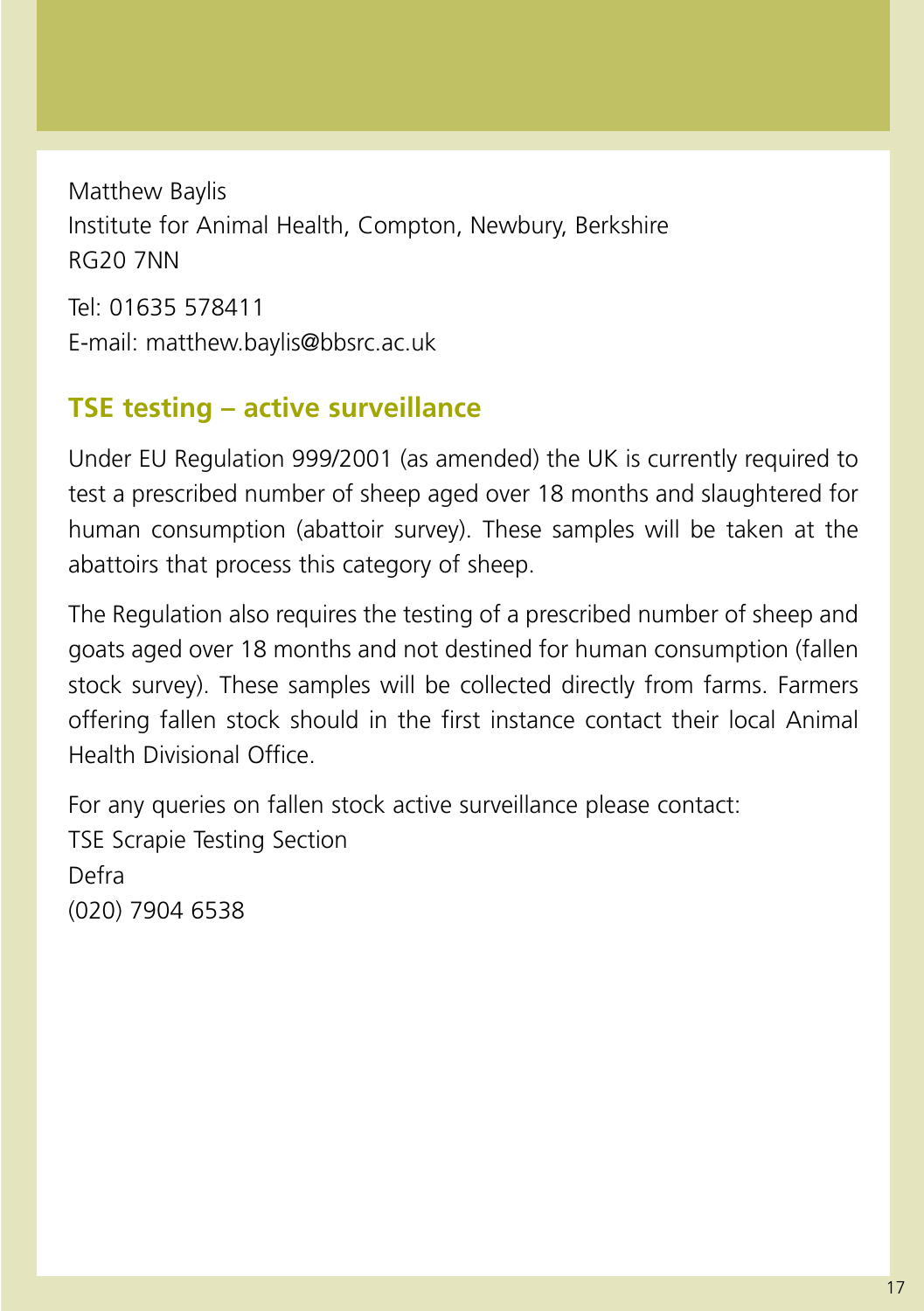## **Further information**

If you have any queries or concerns regarding scrapie, please first contact the Divisional Veterinary Manager at your local Animal Health Divisional Office. Contact details are at:

#### **http://www.defra.gov.uk/corporate/contacts/ahdo.htm**

or in your local telephone directory. You may, of course, wish to discuss any suspicions of scrapie in your flock/herd with your own vet.

Alternatively you can direct any questions to officials at the main offices of the relevant Agriculture and Rural Affairs Departments.

#### **For England:**

Department for Environment, Food and Rural Affairs (Defra)  $Area 2/04$ 1a Page Street London SW1P 4PQ

Tel: (020) 7904 6175

#### **For Scotland:**

Scottish Executive Environment and Rural Affairs Department (SEERAD) Room 349, Pentland House 47 Robb's Loan Edinburgh EH14 1TY

Tel: (0131) 244 6413 E-mail: scrapie@scotland.gsi.gov.uk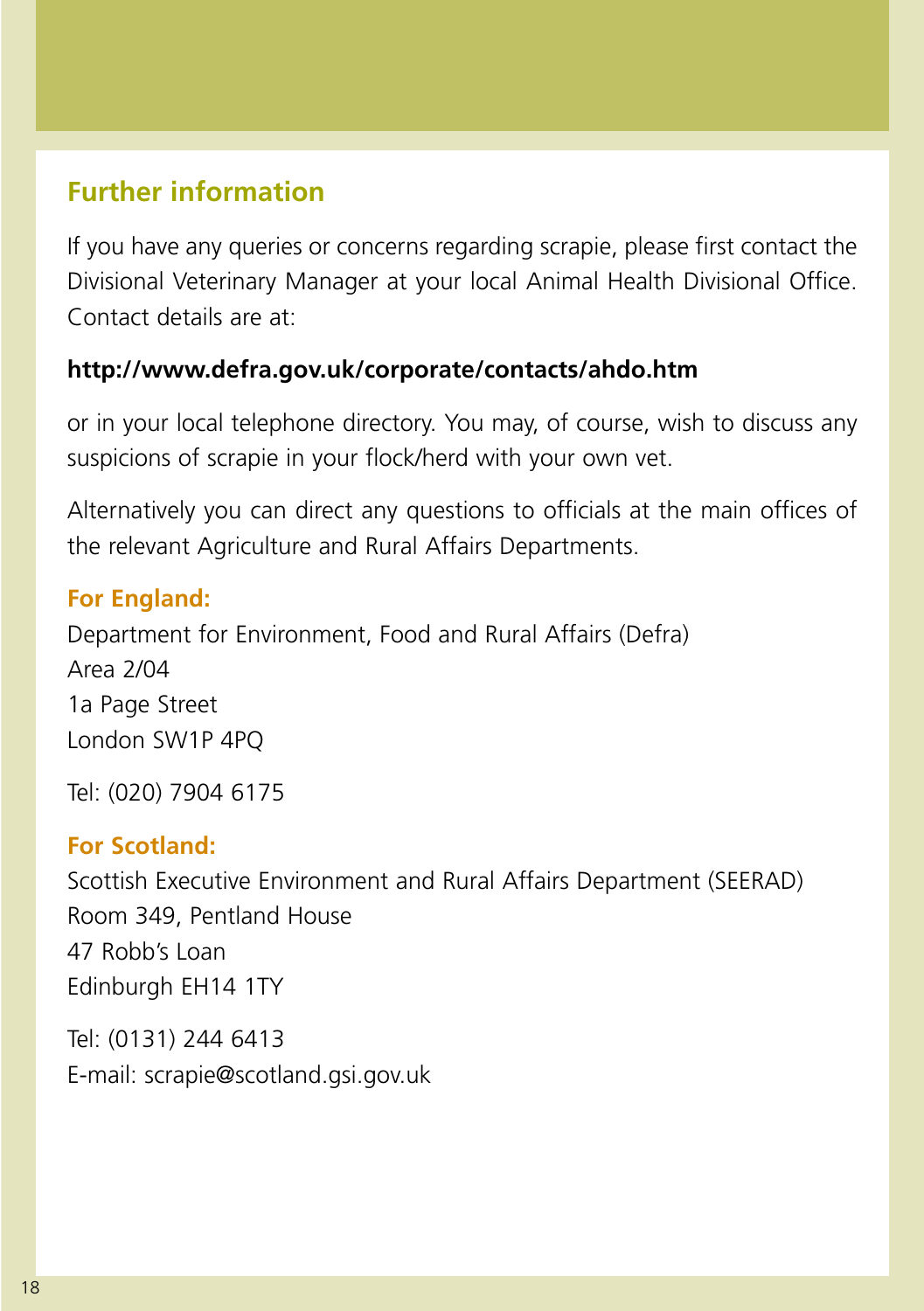#### **For Wales:**

Welsh Assembly Government, Department of Environment, Planning and Countryside (DEPC) Animal Health Division 1, Cathays Park Cardiff CF10 3NQ

Tel: (029) 2082 5996

You may also wish to find out more about scrapie through the following sources:

## **Defra website**

If you have access to the Internet, as well as the information on the NSP website you can view the latest general scrapie information on Defra's Internet website, at the following location:

## **http://www.defra.gov.uk/animalh/bse/bse-science/level-4 scrapie.html**

This website provides further details on areas such as research, symptoms, genetics, incidence, surveillance and controls, as well as specific information on goats and many other subjects.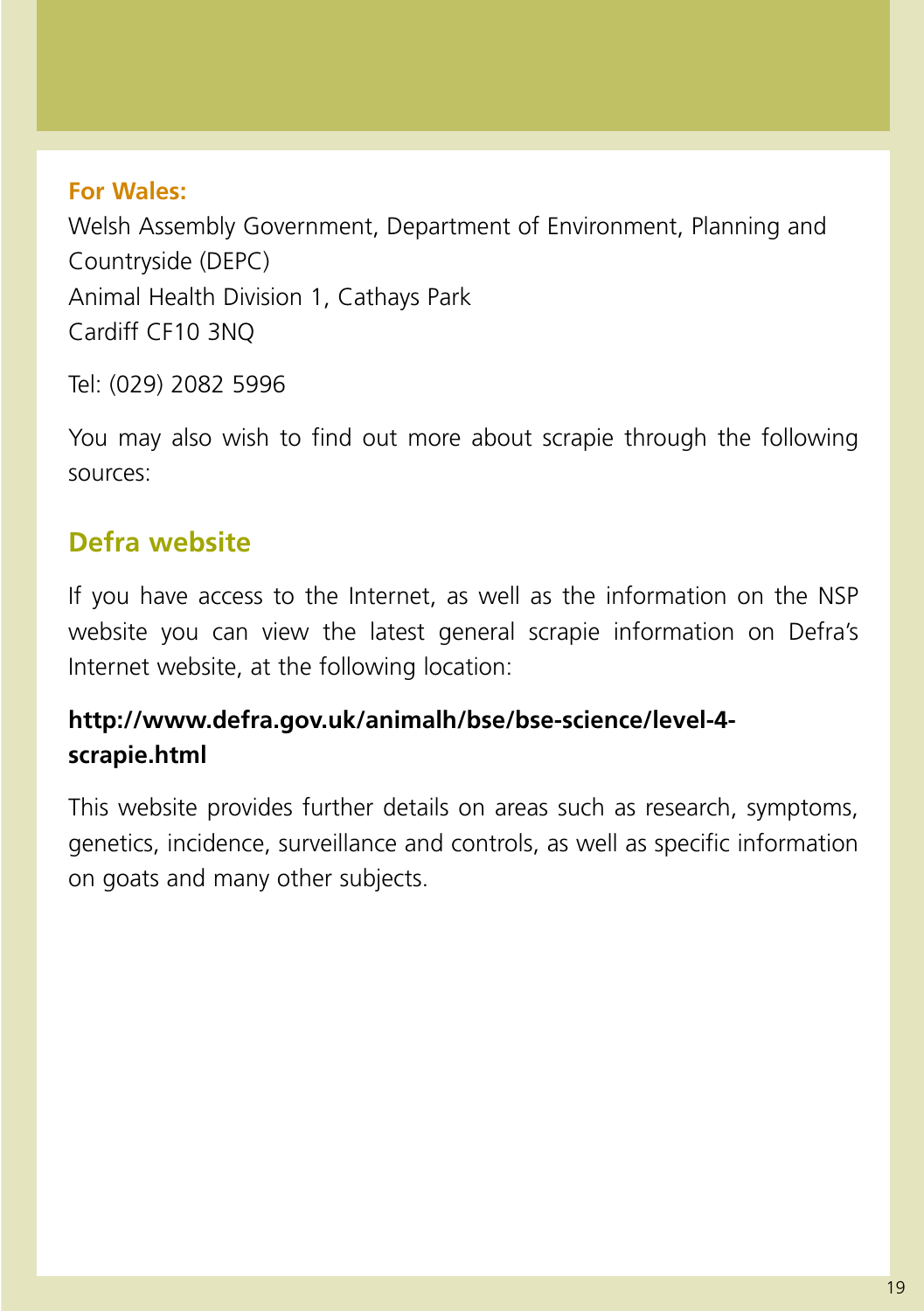## **Scrapie video**

A video on the subject of scrapie in sheep and goats is also available from Defra entitled:

Scrapie: clinical signs in sheep and goats (1995, 19 minutes, V785)

The video is available at the cost of £5.00 excluding VAT from:

Defra Publicity Branch, Room 221, Whitehall Place (East Block), London SW1A 2HH

For enquiries, please telephone: 020 7270 8725 Fax enquiries: 020 7270 8717 or by E-mail to: peter.millard@defra.gsi.gov.uk

*Prices include postage and packing to all destinations.*